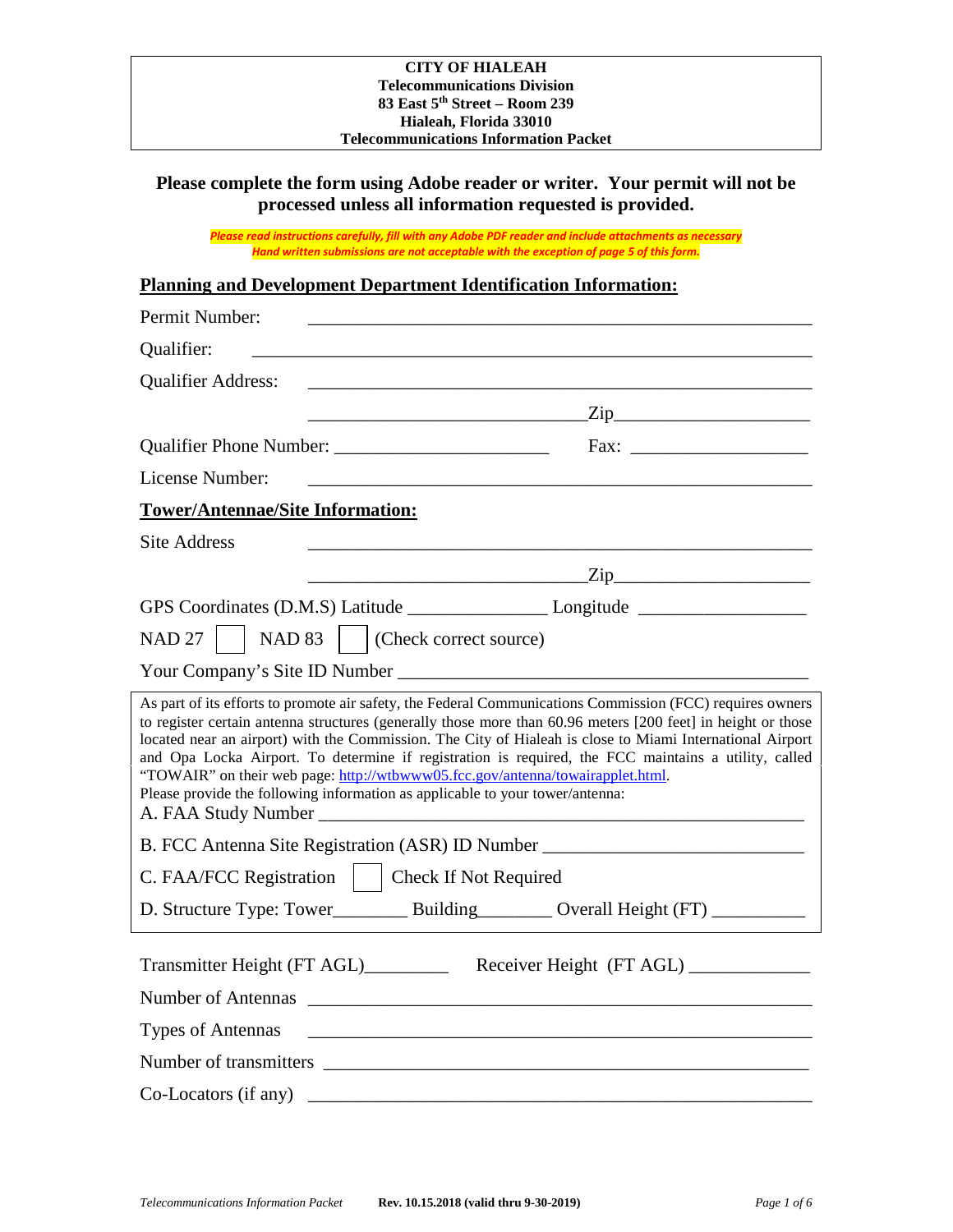| <b>Owner Address</b>           | and the control of the control of the control of the control of the control of the control of the control of the                                                                                                                                                                                                  |
|--------------------------------|-------------------------------------------------------------------------------------------------------------------------------------------------------------------------------------------------------------------------------------------------------------------------------------------------------------------|
|                                |                                                                                                                                                                                                                                                                                                                   |
|                                |                                                                                                                                                                                                                                                                                                                   |
| <b>E-mail Address</b>          |                                                                                                                                                                                                                                                                                                                   |
| <b>Carrier Information:</b>    |                                                                                                                                                                                                                                                                                                                   |
| <b>Company Name</b>            | <u> 1989 - Johann Barbara, martin amerikan basal dan berasal dan berasal dalam basal dan berasal dalam berasal da</u>                                                                                                                                                                                             |
| <b>Company Address</b>         |                                                                                                                                                                                                                                                                                                                   |
|                                | <u> Alexandro Alexandro Alexandro Alexandro Alexandro Alexandro Alexandro Alexandro Alexandro Alexandro Alexandro </u>                                                                                                                                                                                            |
|                                | Contact Person Name                                                                                                                                                                                                                                                                                               |
|                                | Telephone Numbers (land line or wireless) 24 hours 7days, 365/366 DAYS PER YEAR                                                                                                                                                                                                                                   |
|                                |                                                                                                                                                                                                                                                                                                                   |
| Fax                            |                                                                                                                                                                                                                                                                                                                   |
| <b>E-mail Address</b>          |                                                                                                                                                                                                                                                                                                                   |
| <b>Signal Characteristics:</b> |                                                                                                                                                                                                                                                                                                                   |
|                                | FCC Call Sign (s) $\frac{1}{2}$ $\frac{1}{2}$ $\frac{1}{2}$ $\frac{1}{2}$ $\frac{1}{2}$ $\frac{1}{2}$ $\frac{1}{2}$ $\frac{1}{2}$ $\frac{1}{2}$ $\frac{1}{2}$ $\frac{1}{2}$ $\frac{1}{2}$ $\frac{1}{2}$ $\frac{1}{2}$ $\frac{1}{2}$ $\frac{1}{2}$ $\frac{1}{2}$ $\frac{1}{2}$ $\frac{1}{2}$ $\frac{1}{2}$ $\frac$ |
|                                |                                                                                                                                                                                                                                                                                                                   |
|                                |                                                                                                                                                                                                                                                                                                                   |
|                                |                                                                                                                                                                                                                                                                                                                   |
|                                |                                                                                                                                                                                                                                                                                                                   |
|                                |                                                                                                                                                                                                                                                                                                                   |
|                                | Note: FCC transmitter Emission Designator nomenclature is described in the FCC rules 47CFR Parts 2.201<br>and 2.202. This is information the manufacturer of the base station can supply.                                                                                                                         |
|                                | Transmitter Effective Radiated Power (watts ERP) of each transmitter ____________                                                                                                                                                                                                                                 |
|                                | Azimuth and 3dB Horizontal Beam width of each transmitter ______________________                                                                                                                                                                                                                                  |
| Type of System                 | the control of the control of the control of the control of the control of the control of                                                                                                                                                                                                                         |
|                                | Provide notification prior to any startup date, optimizing date and any testing dates                                                                                                                                                                                                                             |

for this installation. Provide next date here: \_\_\_\_\_\_\_\_\_\_\_\_\_\_\_\_\_\_\_\_\_\_\_\_\_\_\_\_\_\_\_\_\_\_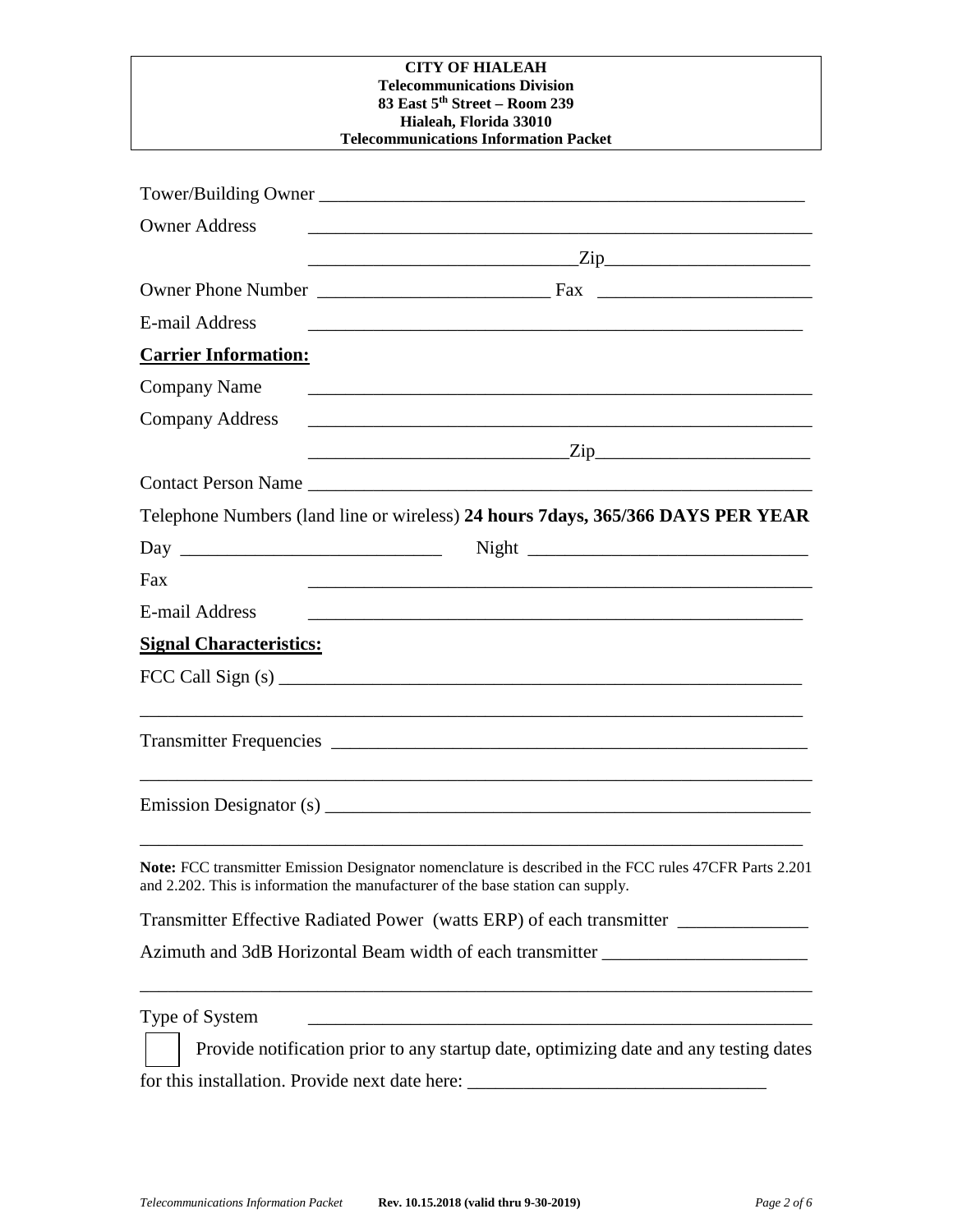## **Please fill the blanks and/or select as many boxes as you need to better describe the type of job performed.**

| Technology currently used and/or to be implemented on this site                   |  |  |  |  |  |
|-----------------------------------------------------------------------------------|--|--|--|--|--|
| WIMAX__________ E-LTE__________ LTE________ HSPA+________ HSPA________            |  |  |  |  |  |
| 5G_____ 4G_______ 3G_______ 2G_______ GPRS______ GSM_______ EDGE______            |  |  |  |  |  |
|                                                                                   |  |  |  |  |  |
| Other type of installation                                                        |  |  |  |  |  |
| Satellite Uplink_______                                                           |  |  |  |  |  |
|                                                                                   |  |  |  |  |  |
| Path (s) Coordination or Path study $\#$                                          |  |  |  |  |  |
|                                                                                   |  |  |  |  |  |
| Distributed Antenna System (D.A.S.)                                               |  |  |  |  |  |
| Bidirectional Amplifier__________ Type_________________ Frequency Range__________ |  |  |  |  |  |
|                                                                                   |  |  |  |  |  |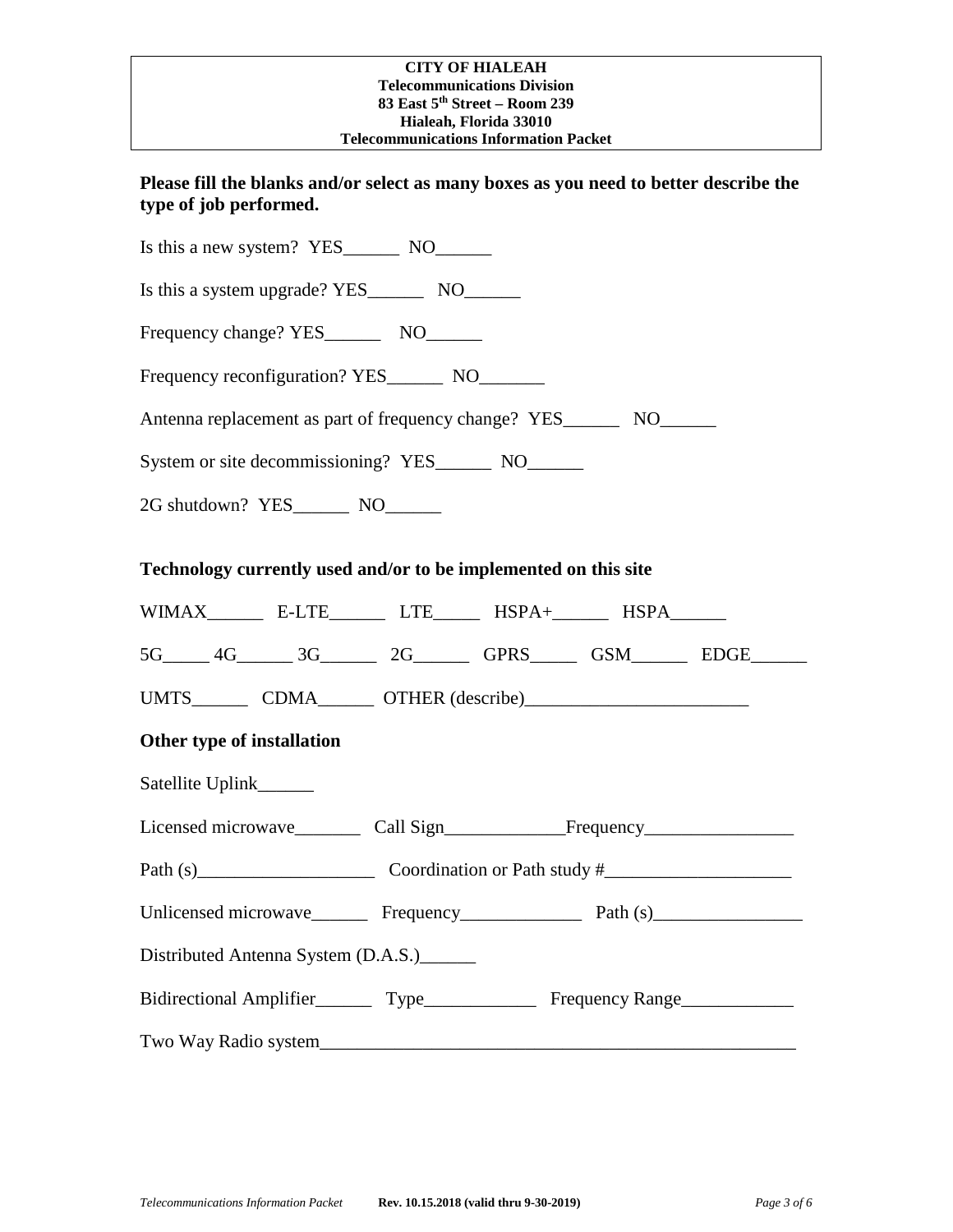Attach a written procedure describing the carrier procedure to respond to a notification of interference by the City of Hialeah, including a contact name and a 24 hours, 7 days, 365/366 days per year land line or wireless telephone number.

You must notify the City of Hialeah, Antonio E. Arce, Telecommunications Division, 83 East 5<sup>th</sup> St., Hialeah, Florida 33010, (305) 883-5821, e-mail: aarce@hialeahfl.gov, when this site is going to be optimized, tested or adjusted for operation.

Provide a listing of existing location or co-location sites within the City of Hialeah, also adjacent municipality or Miami-Dade County with minimum distance to any tower location within 1,000 feet from the City of Hialeah boundaries.

| The City of Hialeah's Public Safety Communications System utilizes the following<br>frequencies, which must be protected from interference and/or blocking: |                                    |  |
|-------------------------------------------------------------------------------------------------------------------------------------------------------------|------------------------------------|--|
| <b>Mobile Receiver (MHz)</b>                                                                                                                                | <b>Base Station Receiver (MHz)</b> |  |
| 851.1625                                                                                                                                                    | 806.1625                           |  |
| 851.2500                                                                                                                                                    | 806.2500                           |  |
| 851.7875                                                                                                                                                    | 806.7875                           |  |
| 852.1625                                                                                                                                                    | 807.1625                           |  |
| 852.2000                                                                                                                                                    | 807.2000                           |  |
| 852.5875                                                                                                                                                    | 807.5875                           |  |
| 852.8500                                                                                                                                                    | 807.8500                           |  |
| 853.3000                                                                                                                                                    | 808.3000                           |  |
| 853.3250                                                                                                                                                    | 808.3250                           |  |
| 853.8250                                                                                                                                                    | 808.8250                           |  |
| 854.0125                                                                                                                                                    | 809.0125                           |  |
| 854.1375                                                                                                                                                    | 809.1375                           |  |
| 856.1875                                                                                                                                                    | 811.1875                           |  |
| 857.1125                                                                                                                                                    | 812.1125                           |  |
| 859.0125                                                                                                                                                    | 814.0125                           |  |
| 854.3375 (conventional)                                                                                                                                     | 809.3375 (conventional)            |  |
|                                                                                                                                                             |                                    |  |

*Telecommunications Information Packet* **Rev. 10.15.2018 (valid thru 9-30-2019)** *Page 4 of 6*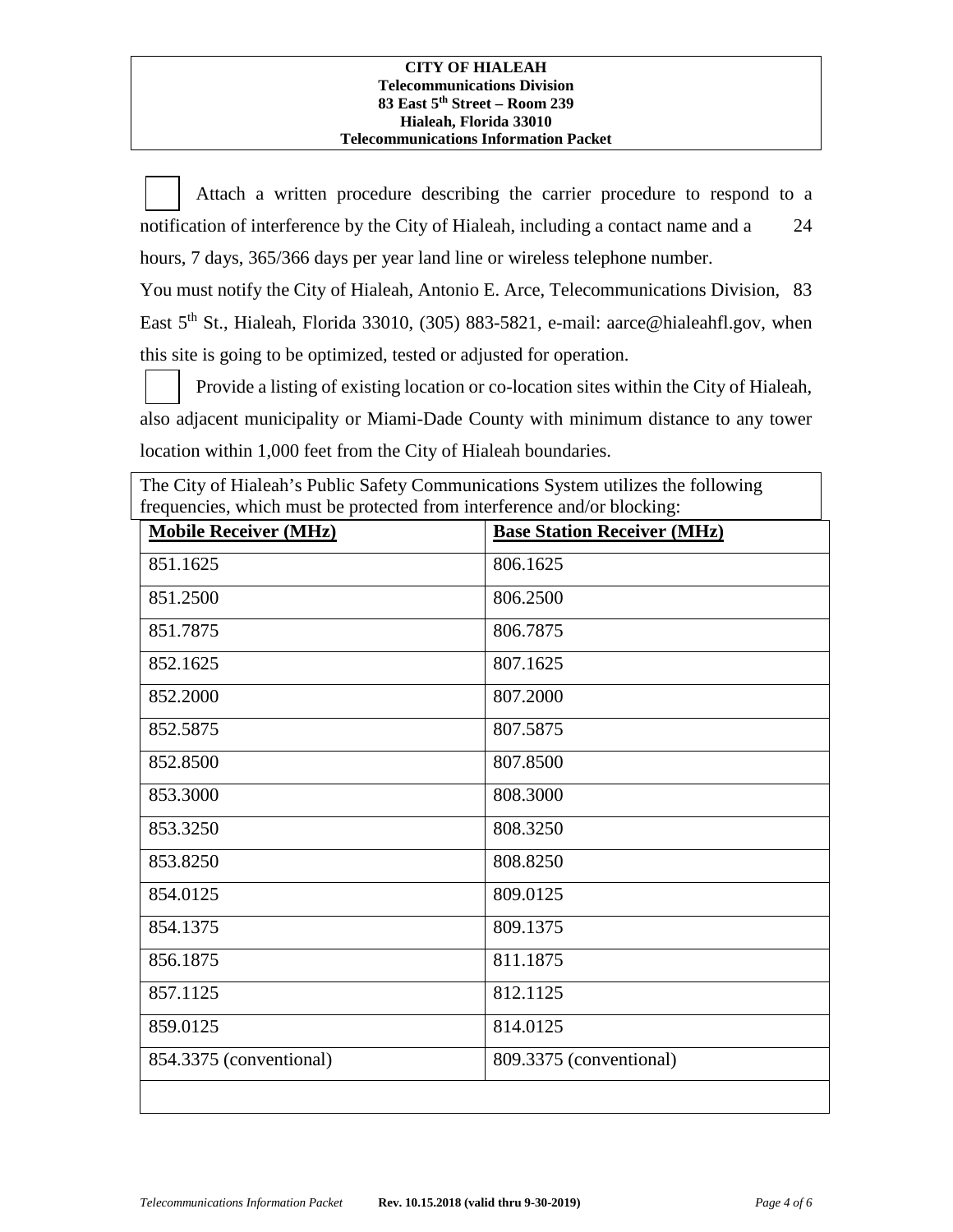| <b>CITY OF HIALEAH</b><br><b>Telecommunications Division</b><br>83 East 5th Street - Room 239<br>Hialeah, Florida 33010<br><b>Telecommunications Information Packet</b> |                                     |  |  |
|-------------------------------------------------------------------------------------------------------------------------------------------------------------------------|-------------------------------------|--|--|
| M.A.S. BASE (MHz)                                                                                                                                                       | <b>M.A.S. REMOTE (MHz)</b>          |  |  |
| 952.40625                                                                                                                                                               | 928.40625                           |  |  |
| <b>Microwave Terminals (GHz)</b>                                                                                                                                        | <b>Microwave Terminals (GHz)</b>    |  |  |
| 11.638125                                                                                                                                                               | 11.148125                           |  |  |
| 11.623125                                                                                                                                                               | 11.133125                           |  |  |
| 11.688125                                                                                                                                                               | 11.188125                           |  |  |
|                                                                                                                                                                         |                                     |  |  |
|                                                                                                                                                                         |                                     |  |  |
|                                                                                                                                                                         |                                     |  |  |
| <b>FIXED GPS RECEIVERS L BAND</b>                                                                                                                                       | <b>FIXED GPS RECEIVERS L BAND</b>   |  |  |
| L1 1575.42 MHz                                                                                                                                                          | L <sub>2</sub> 1227.60 MHz          |  |  |
| <b>FIRE ALERT SYSTEM (STATIONS)</b>                                                                                                                                     | <b>FIRE ALERT SYSTEM (DISPATCH)</b> |  |  |
| 470.3375 MHz                                                                                                                                                            | 473.3375 MHz                        |  |  |
| 470.8875 MHz                                                                                                                                                            | 473.8875 MHz                        |  |  |
| <b>EMERGENCY REPEATERS TX</b>                                                                                                                                           | <b>EMERGENCY REPEATERS RX</b>       |  |  |
| 854.1375 MHz                                                                                                                                                            | 809.1375 MHz                        |  |  |
| 854.0125 MHz                                                                                                                                                            | 809.0125 MHz                        |  |  |